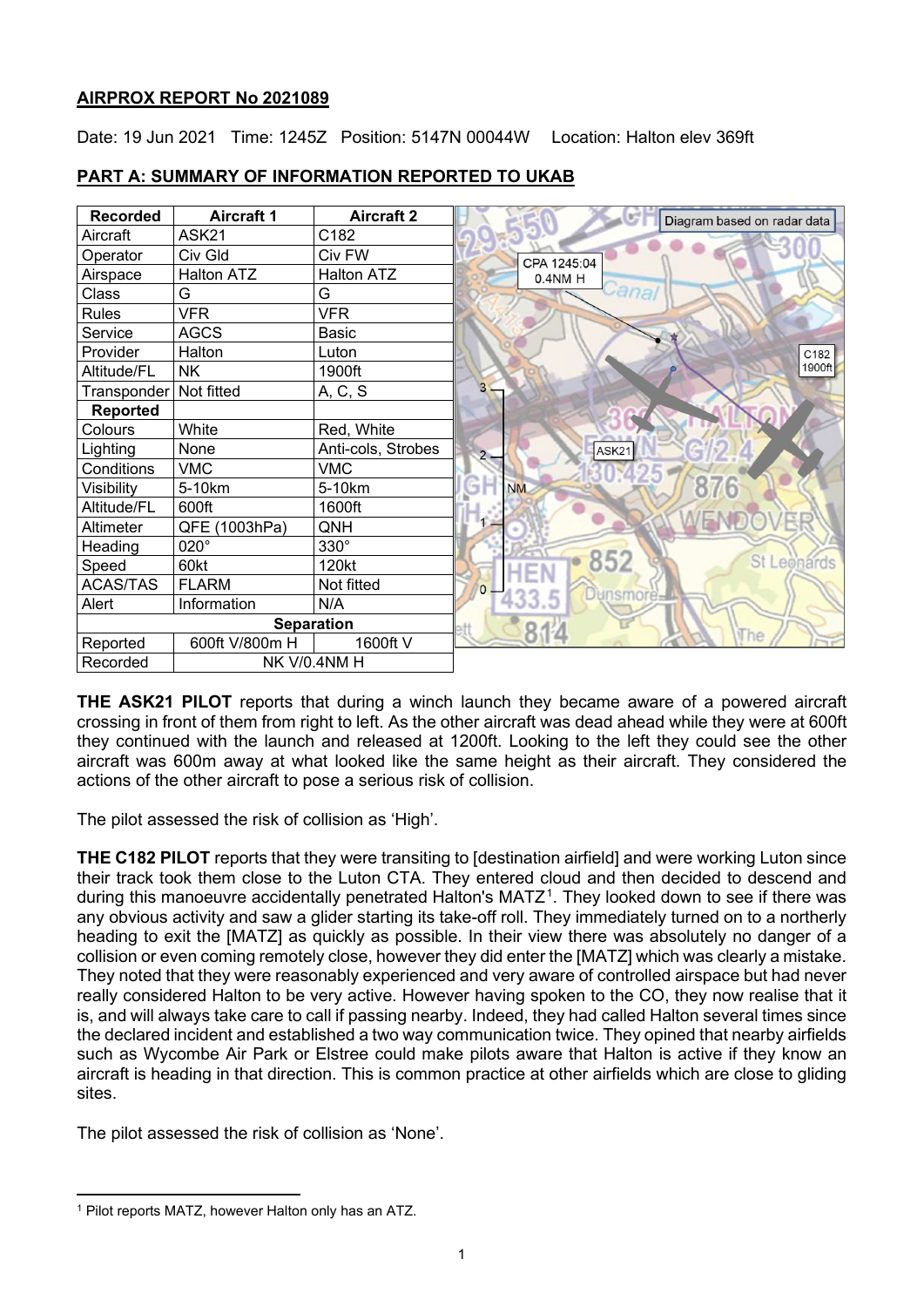**THE HALTON AIRFIELD MANAGER** reports that at approximately 1235 whilst Duty AFM at the watchtower they heard (but at this stage unsighted behind trees) an approaching piston engine aircraft from the south. They delayed a 'Halton Traffic' warning initially believing it to be in or above cloud - it then appeared from behind some trees at 1500ft on a NW course that would take it very close to the K21 glider which was mid-launch on RW02. They gave warning over the R/T, "*Halton traffic, unannounced traffic south to north – over winch*". Whether the errant aircraft heard this call or saw the Airprox developing is unclear but the Cessna 182 was witnessed to jink right before resuming original heading. They requested and very quickly received 'FlightRadar24' screenshot imagery from several CGC members, including details of the aircraft's departure point and owner details. NATS Swanwick advised that they were not working the aircraft and could not help further at this time. They thought that aggravating factors were: Low Cloudbase; not much higher than winch launch height: Late Sighting; the trees hindered their visual acquisition of the errant aircraft and delayed their R/T broadcast warning.

### **Factual Background**

The weather at Luton was recorded as follows:

METAR EGGW 191220Z AUTO 09006KT 9999 BKN011 OVC020 14/12 Q1015=

### **Analysis and Investigation**

#### **UKAB Secretariat**

The ASK21 and C182 pilots shared an equal responsibility for collision avoidance and not to operate in such proximity to other aircraft as to create a collision hazard.<sup>[2](#page-1-0)</sup> An aircraft operated on or in the vicinity of an aerodrome shall conform with or avoid the pattern of traffic formed by other aircraft in operation.[3](#page-1-1) Rules of the Air Regulations 2015 Article 11, Flights within aerodrome traffic zones, states:

An aircraft must not fly, take off or land within the aerodrome traffic zone of an aerodrome unless the commander of the aircraft has complied with paragraph ….. (5), as appropriate.

(5) If there is no flight information centre at the aerodrome the commander must obtain information from the air/ground communication service to enable the flight to be conducted safely within the aerodrome traffic zone.

(6) The commander of an aircraft flying within the aerodrome traffic zone of an aerodrome must—

(a) cause a continuous watch to be maintained on the appropriate radio frequency notified for communications at the aerodrome; or

(b If this is not possible, cause a watch to be kept for such instructions as may be issued by visual means; and

(c) if the aircraft is fitted with means of communication by radio with the ground, communicate the aircraft's position and height to the air traffic control unit, the flight information centre or the air/ground communications service unit at the aerodrome (as the case may be) on entering the aerodrome traffic zone and immediately prior to leaving it.

### **Occurrence Investigation**

### **NATS Investigation**

The pilot of [C182 C/S] contacted the Luton Intermediate Director (GW INT) at 1240:02 (all times UTC) and requested a Basic Service. The pilot stated that they were approaching Bovingdon (BNN) at an altitude of 1700ft. Radar displayed that the C182 was on an approximate track of 290°. The GW INT controller instructed the pilot to remain outside of controlled airspace, squawk Mode-A 4670, and provided the Luton QNH of 1015hPa, to which the pilot confirmed their altitude as 1700ft. The aircraft indicated track would have positioned [C182 C/S] to the south of Halton, within 1 mile of the Halton centre fix. At BNN, [C182 C/S] initiated a right turn of approximately 10°, tracking towards the Halton overhead. Radar displayed that [C182 C/S] infringed the Halton ATZ at 1243:54

<span id="page-1-0"></span><sup>2</sup> (UK) SERA.3205 Proximity.

<span id="page-1-1"></span> $3$  (UK) SERA.3225 Operation on and in the Vicinity of an Aerodrome.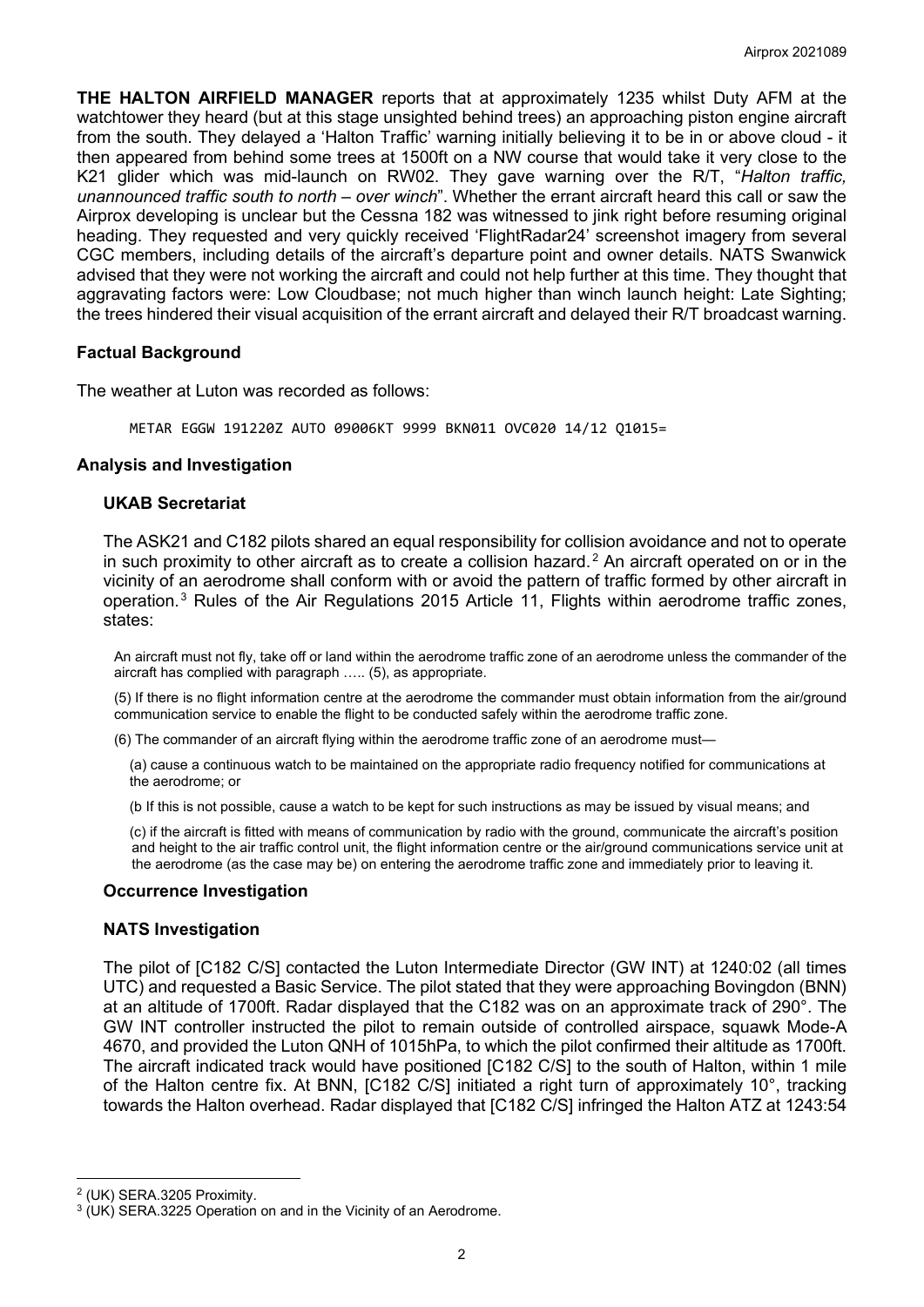at an indicated altitude of 1700ft (see Figure 1). The next radar update displayed Mode-C at altitude 1800ft.



Figure 1

[C182 C/S] continued to track to the east of the Halton overhead, by an approximate 0.3NM and was positioned 0.7NM north of Halton when radar started to display a primary return, believed to be [ASK21 C/S].

This was coincident with the Closest Point of Approach (CPA) between the two aircraft and was recorded by Multi-track radar as 0.6NM (see Figure 2).



Figure 2

The Luton Approach controller was working in a combined configuration of the Luton Intermediate and Director positions. [C182 C/S] was tracking to the west of Luton Controlled Airspace, where there was designated gliding and paragliding activity areas, however Luton was operating on RW07, therefore the Cheddington and Aylesbury designated airspace in relation to Halton activity was not active. MATS Pt 2 LTN 10.6.3.1 stated that the designated airspace could only be activated when Luton was using RW25.

Note: The UKAB notified NATS of potential Swanwick unit involvement on the 19th July 2021, consequently the ExCDS data displaying any potential strip designators highlighting Halton activity, was no longer available to review.

The GW INT controller was not available to submit a CA4114 in a timely manner and therefore the unit report was completed without reference to the controller perspective. As Halton designated airspace was not active, the requirement of the GW INT to provide 'Traffic Information based on reported or observed activity' as stipulated within MATS Pt2 LTN 10.7.4 was not requisite, beyond the controller's duty of care to aircraft receiving a service. Review of radar highlighted that from the time [C182 C/S] had passed overhead BNN, there had been no primary returns displayed that would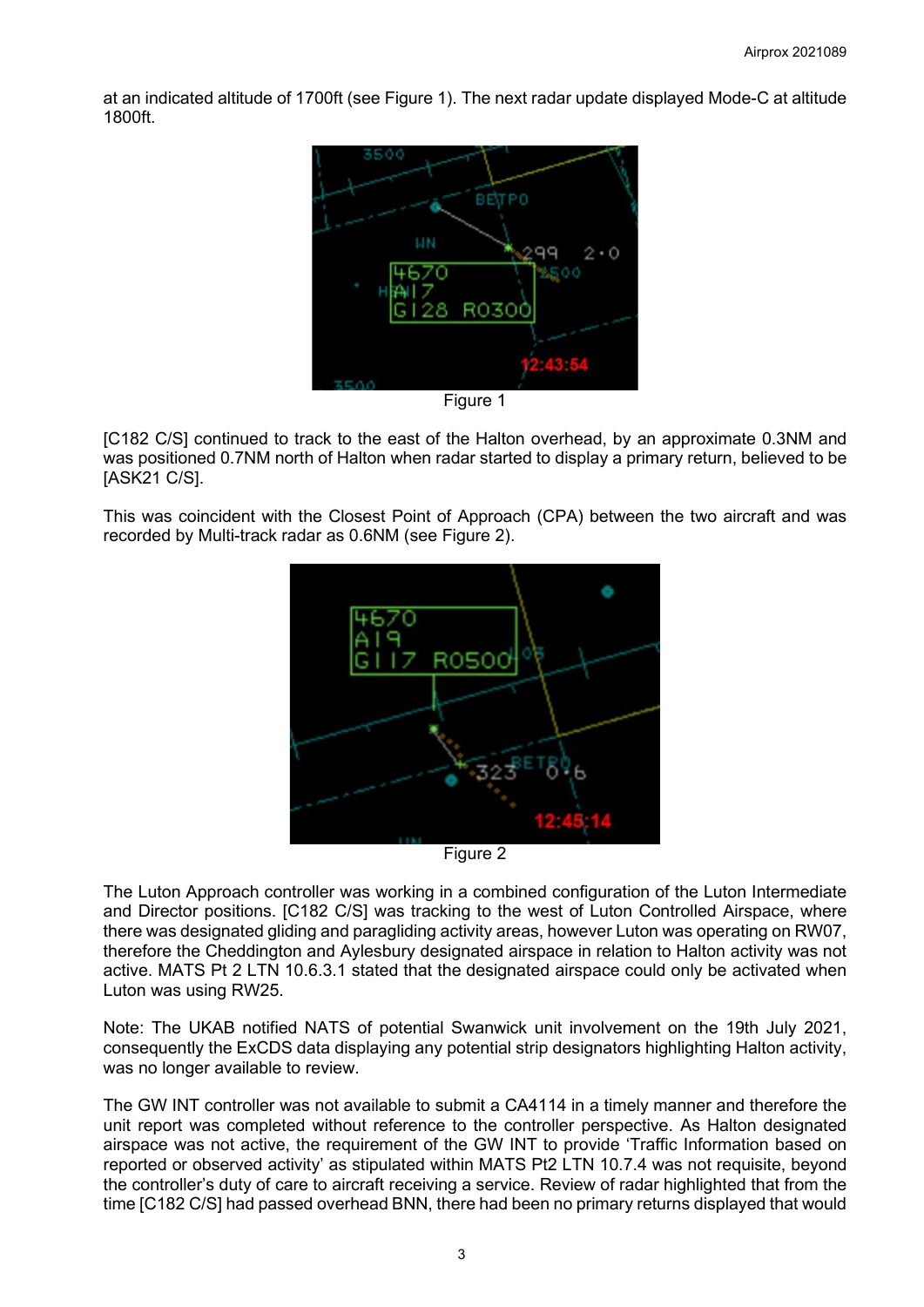correlate with potential glider traffic outbound from Halton. MATS Part 2 LTN 10.6 details that due to activity within the Halton area, even when the delegated airspace was not activated, that 'transiting traffic, in receipt of a service from TC Luton should be encouraged to avoid the ATZ or contact Halton Radio prior to transiting the area,' however the GW INT was not mandated to do so. Halton ATZ was notified in the UK MIL AIP as having a lateral radius of 2NM, and a vertical limit of 2000ft AAL. Halton had a designated aerodrome elevation of 369ft AMSL, ensuring that the ATZ vertical limit was designated as 2369ft in relation to an aircraft altitude.

The VFR Aeronautical Chart 1:500,000 also displayed Halton Aerodrome as winch launching up to altitude 2400ft (see Figure 3).



Figure 3

The Rules of the Air regulations 2015 (Rule 11) in relation to flight within an ATZ stated that: An aircraft must not fly, take off or land within the aerodrome traffic zone of an aerodrome unless the commander of the aircraft has complied with paragraphs (3), (4) or (5), as appropriate. (3) If the aerodrome has an air traffic control unit the commander must obtain the permission of that unit to enable the flight to be conducted safely within the aerodrome traffic zone. (4) If the aerodrome provides a flight information service the commander must obtain information from the flight information centre to enable the flight to be conducted safely within the aerodrome traffic zone. (5) If there is no flight information centre at the aerodrome the commander must obtain information from the air/ground communication service to enable the flight to be conducted safely within the aerodrome traffic zone. The pilot of [C182 C/S] did not comply with these regulations by transiting through the Halton ATZ without prior approval or communication with Halton radio. The GW INT controller would not have been able to provide pertinent Traffic Information to the pilot as the CPA was coincident with the primary target first appearing on radar, and the aircraft had already passed on diverging tracks (see Figure 2). Notwithstanding this, the aircraft was established on a Basic Service. CAP774 details that a 'Basic Service relies on the pilot avoiding other traffic, unaided by controllers/FISOs. It is essential that a pilot receiving this ATS remains alert to the fact that, unlike a Traffic Service and a Deconfliction Service, the provider of a Basic Service is not required to monitor the flight.' The Airprox report from the ASK21 pilot detailed they 'became aware of a powered aircraft crossing in front of me from right to left. As the other aircraft was dead ahead while I was at 600ft I continued with the launch and released at 1200ft [AAL]. Looking to my left I could see the other aircraft was 600m away at the same height as my aircraft.' Combining the pilot description and radar data, Safety Investigations assessed the closest lateral and vertical point of approach to be approximately 0.6NM and 300ft on diverging tracks with [C182 C/S] displaying a radar derived rate of climb of 500fpm. The Airprox report from the pilot of the ASK21 stated that they 'considered the actions of the other aircraft to pose a serious risk of collision.' The pilot report also stated that there was no form of avoiding action taken as C182 'had passed top of launch.' The pilot of the ASK21 report also stated that they were visual with [the C182] 'in front of me' whilst still within the winch climb at 600ft [AAL], and 'continued with the launch and released at 1200ft.' This narrative would suggest that the risk of collision was minimal.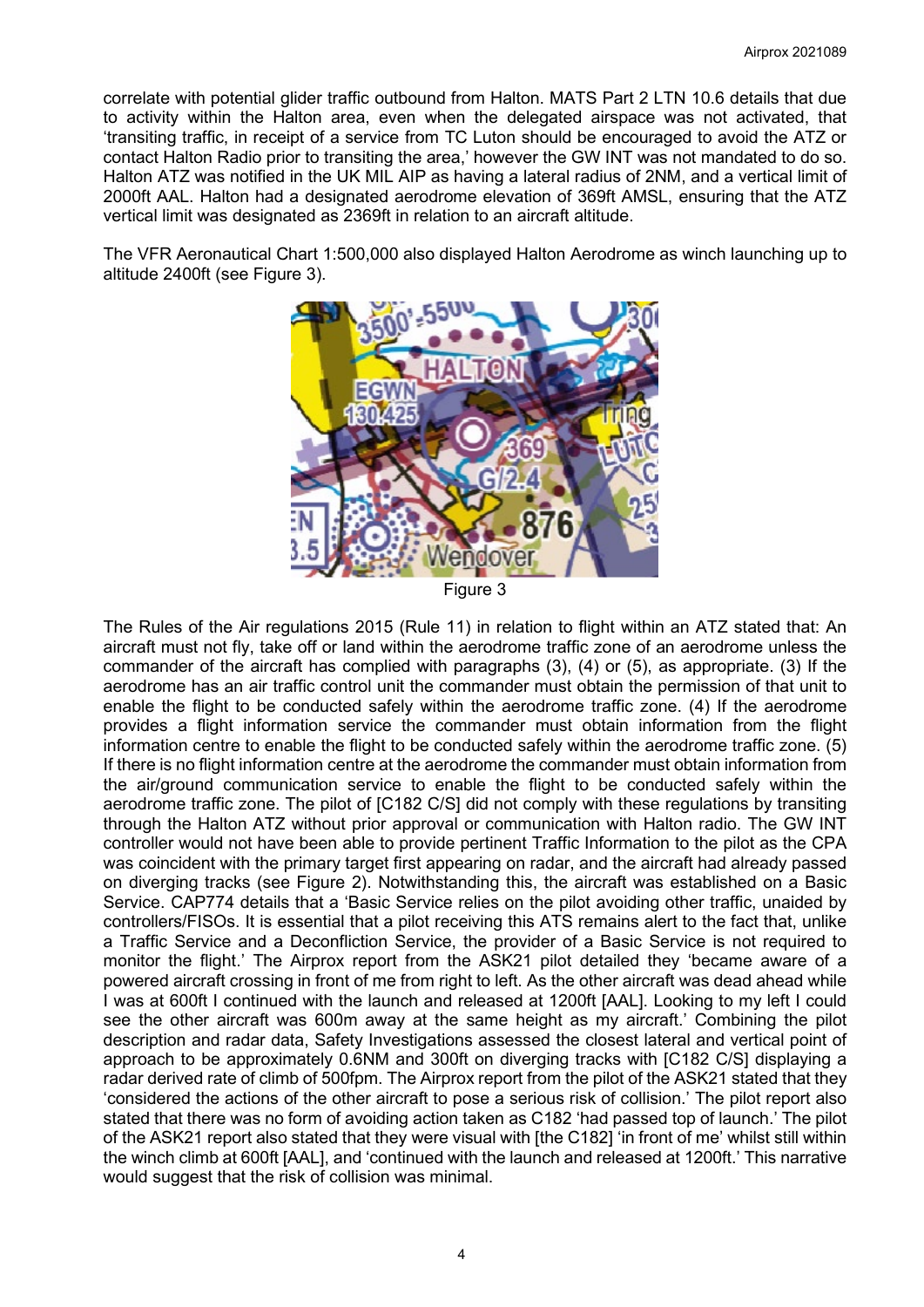Conclusions: The pilot of [C182 C/S] did not comply with the Rules of the Air Regulations in transiting through the Halton ATZ without prior approval or contact with Halton. VFR charts clearly displayed the potential for gliding activity at Halton up to an altitude of 2400ft, suggesting the pre-flight planning from the pilot was insufficient. The pilot was receiving a Basic Service from the GW INT Controller, who was therefore not required to monitor the flight under the stipulations of CAP774. Radar initially displayed the primary contact associated with the ASK21 after the C182 had passed and the aircraft were on diverging tracks. The GW INT controller did not provide advice to the pilot of C182 that their routeing tracked in proximity to the Halton ATZ with its associated activity, however they were not mandated to do so.

## **Summary**

An Airprox was reported when a ASK21 and a C182 flew into proximity at Halton at 1245Z on Saturday 19<sup>th</sup> June 2021. Both pilots were operating under VFR in VMC, the ASK21 pilot in receipt of a AGCS from Halton and the C182 pilot in receipt of a Basic Service from Luton Intermediate Director.

### **PART B: SUMMARY OF THE BOARD'S DISCUSSIONS**

Information available consisted of reports from both pilots, radar photographs/video recordings and a report from the AGO involved. Relevant contributory factors mentioned during the Board's discussions are highlighted within the text in bold, with the numbers referring to the Contributory Factors table displayed in Part C.

The Board first considered the actions of the ASK21 pilot. They reported being on the winch launch when they first saw the C182 cross ahead and 600ft above. The glider pilot would have expected to have been protected from unknown aircraft by the ATZ and prior to seeing the C182, the pilot did not have any situational awareness that it was approaching and although the AGO transmitted a warning, this was likely to have been coincident with the pilot becoming visual with it (**CF5**). Although the glider was fitted with FLARM, this could not detect the C182 (**CF6**) and so did not provide the pilot with an alert. Despite the lack of warning, members thought that had the glider pilot believed a risk of collision existed, they would have aborted the launch and disconnected from the winch. Members with gliding experience confirmed that this option would have been available to the pilot and was a practised procedure and so by not taking that option and continuing with the launch, it was likely that the pilot thought that adequate separation existed, although they would have been rightly concerned to see the C182 within the ATZ (**CF8**).

Turning to the C182 pilot, they reported being pushed down lower than planned due to unexpected cloud and also being unaware that Halton was active. Members were disappointed that the pilot did not appear to have a contingency plan for a poor weather scenario (**CF4**) and advocated that threat and error management in the planning stages should include options for encountering poor weather. Furthermore, they further questioned whether the pre-flight planning and briefing had been adequate as the pilot had not pre-briefed well enough to realise that Halton had an ATZ and not a MATZ and they wondered whether this had a bearing on their decision making, in that remaining clear of a MATZ is not mandatory, whilst remaining clear of an ATZ is (**CF1, CF2**). Not only was remaining clear of the ATZ mandatory, being a glider site, Halton has a winch launch altitude of 2400ft and pilots were reminded that to fly through the overhead of a glider site below the altitude of the winch launch risked the danger of coming into contact with the winch cable. Having found themselves in the vicinity of Halton, members thought that at the very least the pilot could have called Halton to alert them to their positioning by calling on the Halton frequency, which was published on the en-route charts (**CF3**, **CF4**). When approaching Halton, the C182 should have had generic awareness that there were likely to be gliders in the vicinity although they did not have specific awareness about the glider on the launch (**CF5**). Notwithstanding, the C182 pilot reported seeing the glider launch beneath them and described turning right to increase the separation as they passed overhead, which members thought was probably too late to increase the separation (**CF7**).

Members briefly looked at the actions of the Luton controller, they were providing a Basic Service and were not required to monitor the flight, nor were they required to give Traffic Information. They were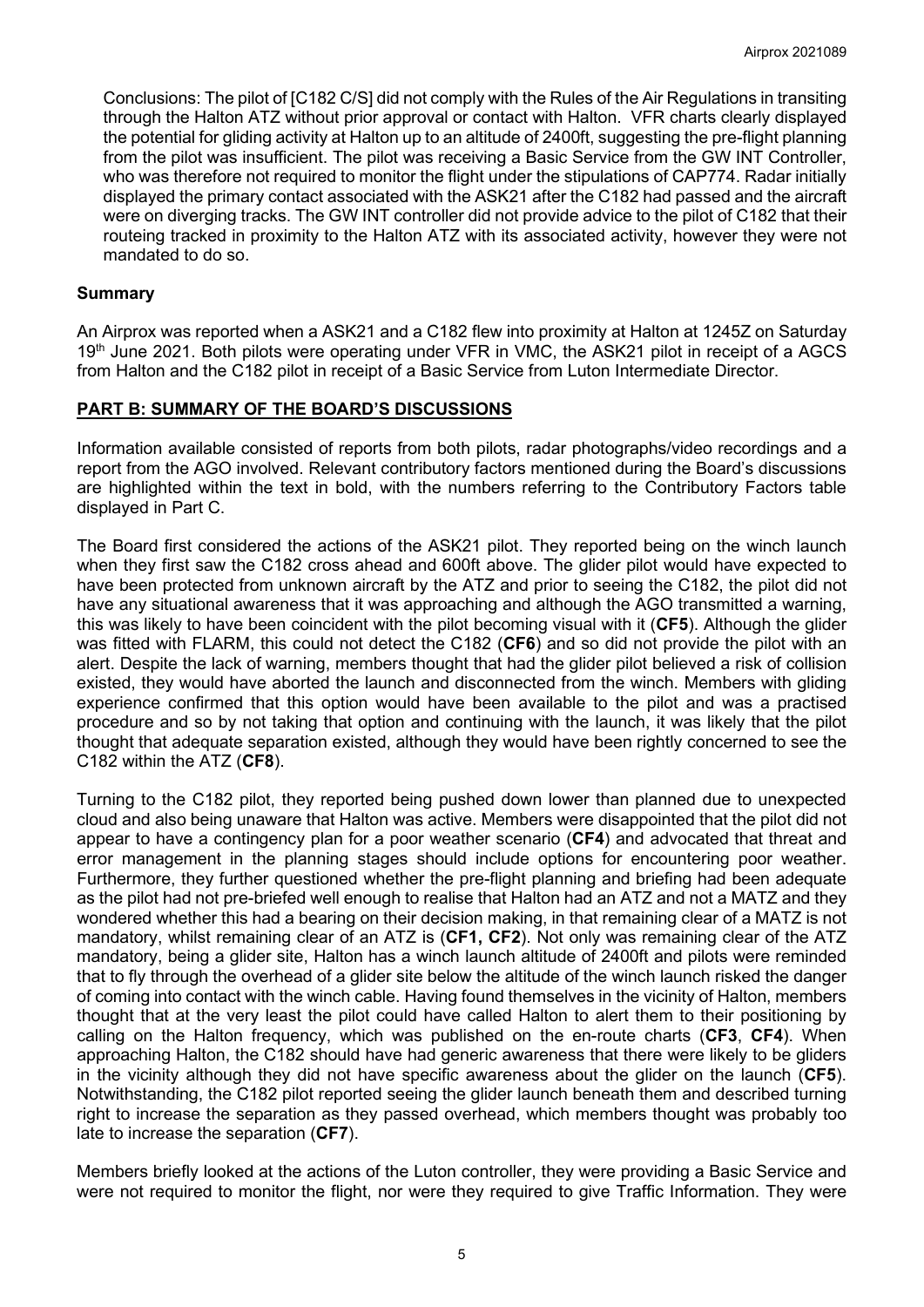told that because Luton were operating from the westerly runway, the controller's focus would have been elsewhere and not in the vicinity of the C182. Whilst it was a missed opportunity for the pilot to receive information that Halton was active, it was nevertheless a reminder to pilots that a Basic Service does not provide Traffic Information and pilots should not expect to be monitored when receiving one. For their part, the Halton AGO did not have any surveillance equipment that could notify them that the C182 was approaching the ATZ, however, members commended their actions in giving a warning call as soon as they became aware that the C182 was in the vicinity.

Finally, the Board assessed the risk of collision. The C182 pilot reported seeing the glider in the early stages of the launch and turning to increase the separation. Meanwhile the glider pilot reported seeing the C182 approximately 600ft above and took the decision that avoiding action, in the form of aborting the launch, was not necessary. Taking both accounts into consideration, together with the radar replay, members quickly agreed that there had been no risk of collision. However, because the C182 had flown through the ATZ and below the winch launch altitude, they agreed that safety had been degraded; Risk Category C.

# **PART C: ASSESSMENT OF CONTRIBUTORY FACTORS AND RISK**

## Contributory Factors:

|                | 2021089                                                   |                                                                       |                                                                                                                                                          |                                                                                              |  |  |  |  |  |  |  |
|----------------|-----------------------------------------------------------|-----------------------------------------------------------------------|----------------------------------------------------------------------------------------------------------------------------------------------------------|----------------------------------------------------------------------------------------------|--|--|--|--|--|--|--|
| <b>CF</b>      | <b>Factor</b>                                             | <b>Description</b>                                                    | <b>ECCAIRS Amplification</b>                                                                                                                             | <b>UKAB Amplification</b>                                                                    |  |  |  |  |  |  |  |
|                | <b>Flight Elements</b>                                    |                                                                       |                                                                                                                                                          |                                                                                              |  |  |  |  |  |  |  |
|                |                                                           | • Regulations, Processes, Procedures and Compliance                   |                                                                                                                                                          |                                                                                              |  |  |  |  |  |  |  |
| $\mathbf{1}$   | Human<br><b>Factors</b>                                   | • Use of policy/Procedures                                            | Events involving the use of the<br>relevant policy or procedures by<br>flight crew                                                                       | Regulations and/or procedures not<br>complied with                                           |  |  |  |  |  |  |  |
|                |                                                           | <b>. Tactical Planning and Execution</b>                              |                                                                                                                                                          |                                                                                              |  |  |  |  |  |  |  |
| $\overline{2}$ | Human<br><b>Factors</b>                                   | • Airspace Infringement                                               | An event involving an infringement<br>/ unauthorized penetration of a<br>controlled or restricted airspace.                                              | E.g. ATZ or Controlled Airspace                                                              |  |  |  |  |  |  |  |
| 3              | Human<br>Factors                                          | • Communications by Flight<br>Crew with ANS                           | An event related to the<br>communications between the flight<br>crew and the air navigation service.                                                     | Pilot did not request appropriate ATS<br>service or communicate with<br>appropriate provider |  |  |  |  |  |  |  |
| 4              | Human<br><b>Factors</b>                                   | • Insufficient Decision/Plan                                          | Events involving flight crew not<br>making a sufficiently detailed<br>decision or plan to meet the needs<br>of the situation                             | Inadequate plan adaption                                                                     |  |  |  |  |  |  |  |
|                |                                                           | <b>.</b> Situational Awareness of the Conflicting Aircraft and Action |                                                                                                                                                          |                                                                                              |  |  |  |  |  |  |  |
| 5              | Contextual                                                | • Situational Awareness and<br><b>Sensory Events</b>                  | Events involving a flight crew's<br>awareness and perception of<br>situations                                                                            | Pilot had no, late or only generic,<br><b>Situational Awareness</b>                          |  |  |  |  |  |  |  |
|                |                                                           | <b>• Electronic Warning System Operation and Compliance</b>           |                                                                                                                                                          |                                                                                              |  |  |  |  |  |  |  |
| 6              | Technical<br>• ACAS/TCAS System Failure                   |                                                                       | An event involving the system<br>which provides information to<br>determine aircraft position and is<br>primarily independent of ground<br>installations | Incompatible CWS equipment                                                                   |  |  |  |  |  |  |  |
|                | • See and Avoid                                           |                                                                       |                                                                                                                                                          |                                                                                              |  |  |  |  |  |  |  |
| 7              | Human<br>Factors                                          | · Identification/Recognition                                          | Events involving flight crew not fully<br>identifying or recognising the reality<br>of a situation                                                       | Late sighting by one or both pilots                                                          |  |  |  |  |  |  |  |
| 8              | • Perception of Visual<br>Human<br>Information<br>Factors |                                                                       | Events involving flight crew<br>incorrectly perceiving a situation<br>visually and then taking the wrong<br>course of action or path of                  | Pilot was concerned by the proximity of<br>the other aircraft                                |  |  |  |  |  |  |  |